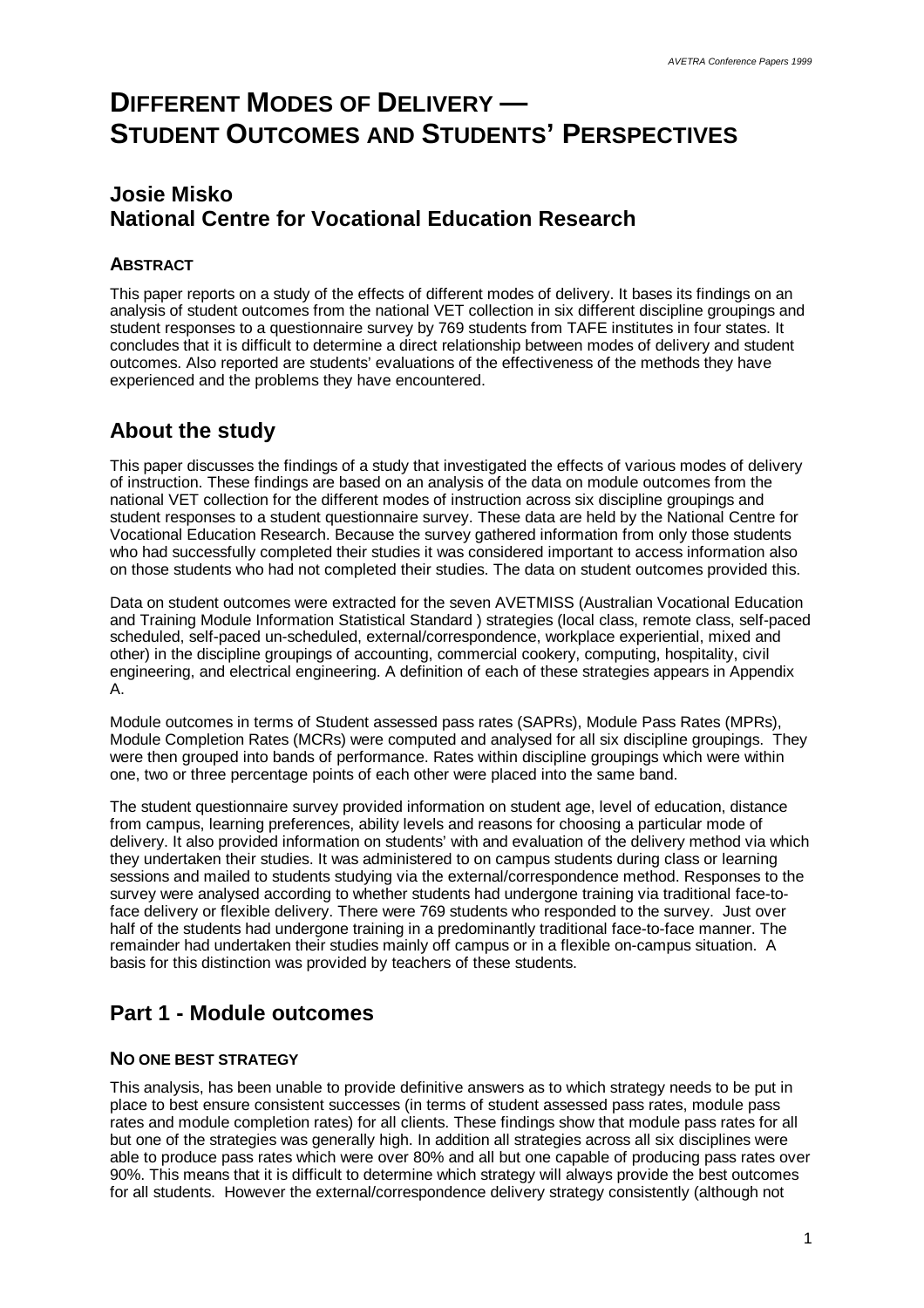always) produced MPRs and MCRs which were below those of other strategies. A breakdown of these data for delivery strategies and for discipline groupings appears in appendix B.

### **THE PERFORMANCE OF THE EXTERNAL/CORRESPONDENCE DELIVERY STRATEGY**

The external/correspondence mode of delivery, although capable of producing module pass rates which were over 90% for one discipline grouping, consistently produced MPRs for other discipline groupings which were in some cases about half the rate of those produced by other strategies, and often well below the 50% mark. In addition the strategy also performed poorly in relation to other strategies when MPRs for different groups (males, females, part-time and full-time workers, and students of different age groups) were examined. A similar picture emerges for module completion rates. The external delivery strategy consistently produced completion rates which were generally below those produced by other strategies.

Why the external/correspondence delivery method performs so poorly in terms of module pass rates is in part explained by the substantial percentage of *withdrew-failed* outcomes included in the calculation of the MPR. In five out of the six discipline groupings about a third of the enrolments resulted in a *withdrew-failed* outcome. This is in contrast to the minimal numbers of such outcomes for most of the other delivery strategies. However the local class, and the self-paced scheduled delivery strategies also posted rates of withdrew-failed outcomes which, although only a fraction of those provided by the external/correspondence delivery strategy, were substantially higher than the remainder of the strategies.

When pass rates were computed by taking only student -assessed passes as a percentage of all assessments taken (including those in which students were assessed but had their results withheld) then a slightly different picture emerges. The external/correspondence strategy no longer produces very low rates as it does when a module pass rate is computed. Rather it operates similarly to other forms of delivery in that sometimes it finds itself in the top two bands and other times in the bottom two bands.

However the high rates of *withdrew-failed* outcomes that were associated with the external/correspondence mode of delivery continue to be a cause for concern. They alert us to some teaching, student learning and college administration issues that need to be considered.

### **THE RELATIONSHIP BETWEEN MODES OF DELIVERY AND OUTCOMES**

Although it is easy to analyse and rank outcomes of different delivery strategies in terms of pass and completion rates, it is more difficult to determine whether in fact there is a direct relationship between the strategy and the outcomes that are produced. Many other variables need to be considered. The delivery strategy is the means by which instruction is delivered and received. As such its success in delivering pass rates or completion rates is strongly dependent on those who are delivering the training and assessment as well as on those who are receiving the training and undertaking the assessment. Students produce pass and completion rates by putting in the time and effort to learn and to prepare s for assessment. Teachers help students to produce pass rates by providing timely and appropriate support to students when they get into difficulties. This is why it is important to gather information on their experiences and evaluations of the method of training.

## **Part-2 Student evaluations**

This part of the study investigated the responses to a questionnaire survey by students who had undertaken training delivered via flexible delivery or traditional delivery strategies.

### **ABOUT THE STUDENTS**

Students in flexible delivery strategies tended to be older than students in traditional delivery strategies and more likely to be in full time work. Almost three-quarters of them lived between one and 15 kilometres from the campus. This was the case for just under half of the traditional delivery students. There were no major differences between the number of hours spent on their studies for the two groups with an average of between six and seven hours being allocated by both groups.

There were also no major differences between their educational backgrounds with more than threequarters of students in both groups having completed year 12 and a substantial number of them had TAFE certificates. In addition an analysis of the self-ratings of flexible delivery and traditional delivery students on literacy, language, and problem -solving skills showed that there were no statistically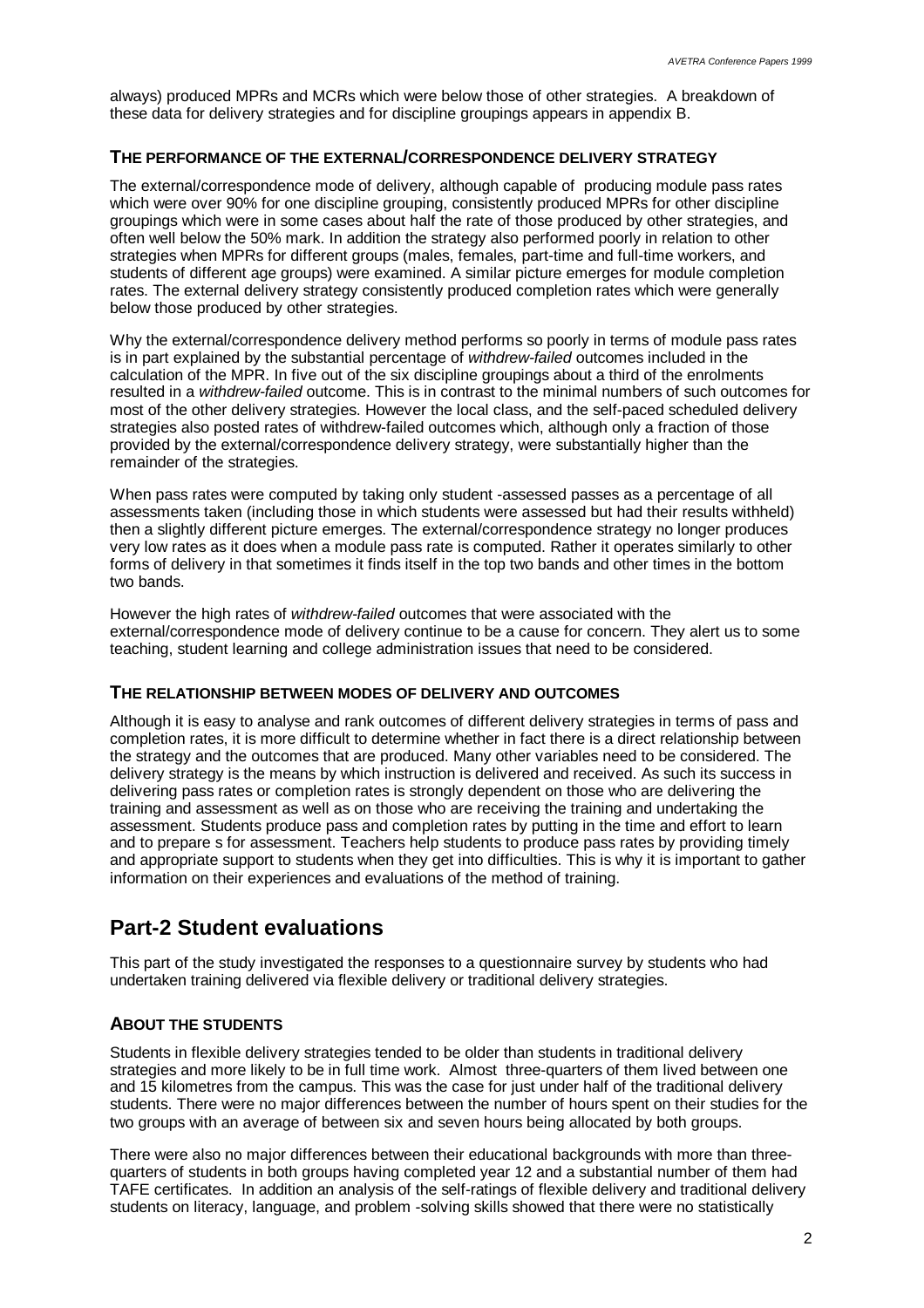significant differences between the two groups on any of the skill areas. There were few students in both groups who rated themselves in the *below average* ranges of ability on any dimension. However, when only the *well above average* ratings were examined flexible delivery students were found to be far more likely to rate themselves as *well above average* in all cases apart from mechanical skills. An examination of the *below average* ratings showed that traditional delivery students were more likely to consistently rate themselves as *below average* at a slightly higher rate than were flexible delivery students.

### **REASONS FOR CHOOSING METHOD OF DELIVERY**

Flexible delivery students were more likely than traditional delivery students to indicate that their choice of method was lifestyle related. Traditional delivery students were more likely to indicate that they had chosen the method because it was the only method offered. Although the second most common reason for both groups was that the method was the most convenient this was the case for a substantially greater percentage of flexible delivery students than traditional delivery students. While almost a third of traditional delivery students chose the method because they felt it better helped them to understand the material, just under a fifth of the flexible delivery students gave this as a reason. There were no other major differences between the two groups. Very few students in both groups chose the method because it was less work, and about the same percentage chose it because it was an easier form of learning.

The reasons for students choosing to study via a particular delivery strategy may hold the key to understanding the differences in outcomes that are produced within the delivery methods. If flexible delivery students are selecting these methods because they suit their lifestyle and because they perceive them to be most convenient, then we can assume that their studies are not their first priority. This means that they may not choose to (or be able to put in the effort) to do the work required to understand concepts, complete necessary assignments, or prepare themselves sufficiently or adequately for assessments. In addition they may underestimate the time required for the completion or passing of the module. Their ability to pass or complete the modules then suffers as a result.

The study has found that external/correspondence students record the highest percentage of *withdrew failed* outcomes for all discipline groupings bar one. This provides one explanation for why the strategy tends to do so poorly in terms of module load pass rate. That is they do not fulfil the requirements of the course in time and then have to withdraw. However they also do not meet the deadline for withdrawal and so incur a fail. This provides one explanation for why the strategy tends to do so poorly in terms of module load pass rates.

There may be many reasons for students withdrawing from a course. However the reasons for them withdrawing from a course at a late date are not clear. One explanation could be that although they may commence the course with all the good intentions of putting in the time required to pass or complete it, these intentions may fall by the way-side as they try to fit in their other work and family commitments with study. These multiple commitments may lead to their running out of time to complete the assignments and prepare themselves for assessments. This lack of time and the frustration that may emanate from it, may then lead to a decision to withdraw from the course when it is too late to do so without penalty. If this is true for students who incur a *withdrew-failed* outcome then they may need to be made more fully aware of the problems associated with increased flexibility. Alternatively time management sessions should be included in the orientation workshops for all courses which are to be delivered in a flexible delivery format.

It may also be the case that students enrol in courses because they want the learning materials that accompany the course. That is they have no intention of completing the course. In addition they may also not be aware of the deadline for withdrawals from the course. Their reasons for enrolling in the course coupled with lack of information or awareness of the deadlines for withdrawals may then lead to a *withdrew-failed* outcome. If these explanations hold for substantial numbers of students who obtain a *withdrew-failed* outcome then a mechanism for identifying such students and dealing with them in a separate manner needs to be implemented at enrolment time.

### **LEARNING PREFERENCES**

The findings of this part of the study also provide an insight into the learning preferences of both groups of students. Flexible delivery students were far more likely than traditional students to indicate that they learnt best when studying individually with texts and study guides to help them, doing their own research and interacting on-line with a computer. Traditional delivery students were more likely to say that they learnt best from a lecturer in a traditional classroom, practising doing things in practical workshop, working on a problem with other members in a group, and looking at pictures or diagrams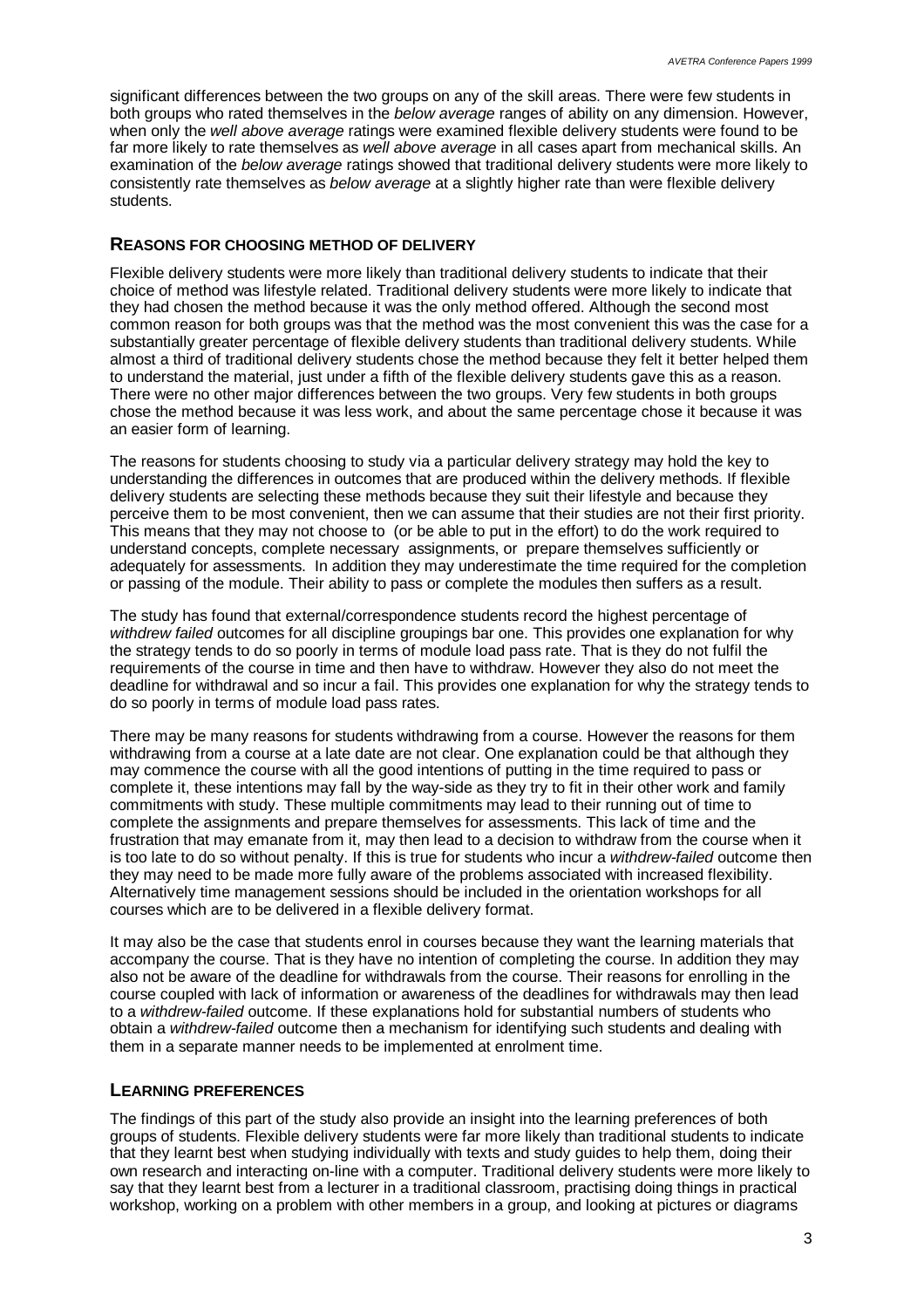which help explain concepts and processes. Students in both groups tended not to like learning by watching videos or listening to audio-tapes.

These findings show that students have generally chosen a delivery strategy that matches the way they prefer to learn. However when these findings are taken in conjunction with the information on student outcomes it seems that learning preferences may not have a strong bearing on students passing or completing a course. This is the case especially for external/correspondence students who in the majority of cases have the highest non- completion rates and the lowest module load pass rates.

If students are choosing to study via methods which accord with the way they prefer to learn, but are still not obtaining successful outcomes, then it may mean that more effort will need to put into the provision of induction activities. However given that flexible delivery students were more likely than others to indicate that they were provided with substantial induction activities, some changes to the induction may need to be implemented. These changes may include activities which are aimed to assist students to better understand the problems that may occur with the different delivery options. Alternatively these changes could comprise increasing the amount and quality of interaction between students and teacher and other students. Another solution would be to counsel those students who have very full working and social lives and who want to take external/correspondence courses to be wary of this particular method if they are not prepared to structure time into their lives to complete assignments and prepare for assessments. Time management sessions which give students tips on how to organise their time to meet their study goals could also be included in sessions for introductory workshops.

### **PREPARATION AND SUPPORT FOR LEARNING**

This study has shown that flexible and traditional delivery students, generally valued the training they had undergone and believed that they had been provided with the assistance they required prior to commencing their studies as well as that required whilst completing their studies. This included the provision of study skills training, appropriate resources and equipment, teacher support, well planned and structured learning activities, and meaningful and appropriate assessment tasks. They were able to locate reference materials required for the preparation of assignments, and equipment required for the development of skills. In addition, the great majority had found it easy to follow study guides and texts, and access equipment and materials required for learning and developing skills.

This must be encouraging for teachers in the TAFE sector and especially for those providing studies in the specific modules considered in this study. It suggests that providers are taking the time to ensure that students are well prepared to commence their studies and have available to them the facilities and resources and support required to complete them.

### **PROBLEMS AND CONCERN**

The most common problems for flexible delivery students were making enough time to study and fitting in family obligations with study. For traditional delivery students they were completing assignments to deadlines, finding enough time to study, and following instructions for practical sessions. Few students in both groups found it difficult to access material or equipment required for their learning or to follow texts and study guides.

These findings show that students are generally not choosing to identify as problems factors which might be directly related to the delivery strategy itself. Rather they are looking at their own shortcomings in meeting course requirements. They are citing organisational difficulties like fitting in study time with their other commitments and making enough time to study. By their responses students have supported the thesis that delivery strategies on their own do not produce successful outcomes. That is, there are many other considerations that need to be taken into account when evaluating the effects of these different modes.

#### **PERCEIVED ADVANTAGES OF THE DELIVERY METHODS**

When students reported the advantages of the particular method of delivery they had experienced in their course, flexible delivery students cited advantages which related to the flexibility that the method provided. That is, the flexibility it allowed them to self-pace their study program and the opportunity it gave them to fit in study times with work and family obligations Frequently reported was the support that they had received by teachers and tutors. For traditional delivery students the most frequently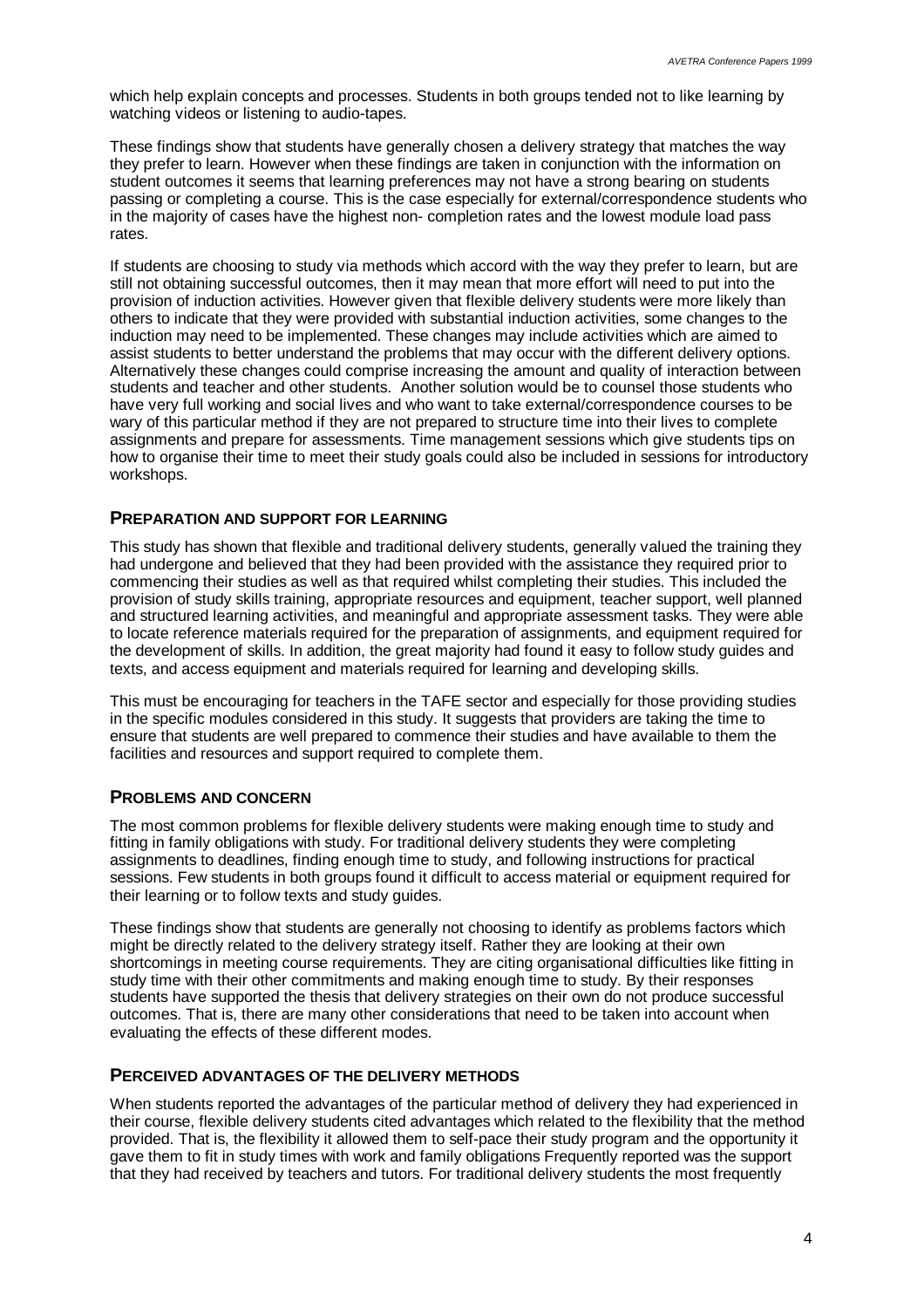cited advantages related to personal contact with others. This included face-to-face contact with teachers and students, and the support received from teachers .

Where almost half of the traditional students cited improvements in knowledge and skill as a consequence of the delivery method, just over a tenth of the flexible delivery students reported these as advantages. However flexible delivery students were more likely than traditional students to cite advantages in terms of cost and time efficiencies.

These findings provide further insight into the reasons for students choosing to study via different methods of delivery. They show that the priority for flexible delivery students is to be able to juggle studies with other activities, while the priority for traditional delivery students is to be able to study via a method which allows them to have more personal contact with teachers. This could mean that for flexible delivery students their studies may not be a high priority. They may however be an important priority for those who have decided to choose a delivery strategy that requires them to put aside time to attend classes.

### **PERCEIVED DISADVANTAGES OF THE DELIVERY METHOD**

When students were asked to report any disadvantages they had experienced with the method of delivery used in their course, the most common disadvantage, identified by just under half of the responding flexible delivery students, related to interaction with others. They reported the lack of instant access to teachers when they were experiencing difficulties, and the lack of general interaction with other students and teachers. The second most frequently cited disadvantage had to do with personal issues such as the self-discipline required to get things done and the self-consciousness experienced by students in video-conferencing situations. For traditional students the most common disadvantage, identified by well over a third of the students, related to time pressures. Of these the most frequent was the lack of adequate time in the course to get things done.

Traditional delivery students were also slightly more likely to identify ineffective teaching processes as a disadvantage than were flexible delivery students. Flexible delivery students were more likely to identify difficulties in understanding materials than were traditional students. They were also more likely to talk about problems in accessing equipment after hours and up-to-date materials and equipment. This was particularly the case with those students dependent on the availability of computers and the smooth operation of inter-net facilities.

The disadvantages reported by students in both groups emphasise the importance of interacting with teachers and other students during the learning. Where flexible delivery students were concerned that they had little or no such interaction, traditional delivery students complained about the nature of their interaction.

This may explain in part why external/correspondence delivery students do so poorly in terms of module load pass rates and module load completion rates. Their frustrations at not being able to access teachers and other students especially when they are having difficulties may reduce their motivation for putting in the time to get work completed. Alternatively they may put off calling teachers for assistance until it is too late, and then give up when things appear too hard or overwhelming. A combination of all these influences may then cause their withdrawal from classes and consequently their failure to complete the course.

Although it would be difficult to ensure instant access to teachers when students are having difficulties whether they be external/correspondence or on-campus students, there are other mechanisms that can be put in place to address student frustration with lack of interaction. Workshops, which bring students and teachers together prior to the commencement and during the course, could be organised. This would have three major advantages. It would allow students to meet with other students to discuss similar problems. It will also allow students to get to know teachers so that they do not feel self-conscious about getting in touch with them when they are experiencing problems. Such workshops may have a residential component for students in rural areas or students who live in other states.

#### **PERCEIVED EFFECTIVENESS - STUDENT EVALUATIONS**

Students were positive in their evaluations of the extent to which the method they had undergone had suited the content of the module and had been able to assist them to understand subject material, practise skills and complete course requirements. This provides us with a measure of students' perceptions of the effectiveness of the delivery strategy. Because there were no major differences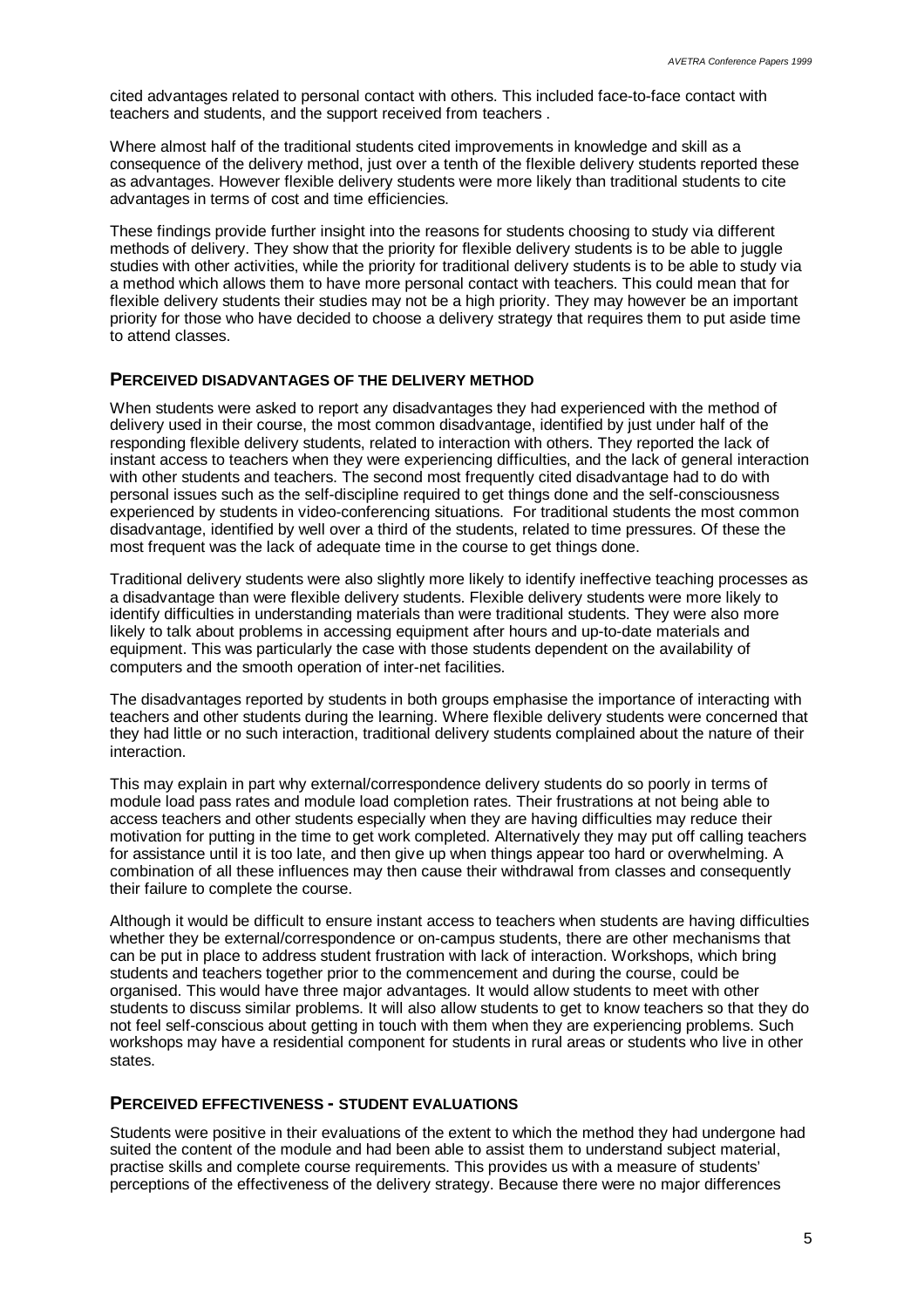between the two groups in how they evaluated the effectiveness of the strategy on these dimensions we are not able to say on the basis of this data that either method was better than the other.

However, flexible delivery students were far less likely to say that the method allowed them to have ready access to instructors than were traditional students. Although not unusual, this finding provides us with information to compare the two groups. Ready access to instructors at the time of learning is one of the central differentiating factors between flexible and traditional delivery methods. It is what flexible delivery students trade off for the flexibility which comes with the freedom to choose when to study, where to study, what to study and how to study. It is important then to make them aware of the problems that can eventuate from these choices.

#### **STUDENT SATISFACTION WITH THE MODE OF DELIVERY**

Flexible delivery students were more likely than traditional students to say that they looked forward to their study sessions, preparing for assignments and doing assessments. In addition they were also more likely to say that they would recommend this method of learning to other students. However older students in both groups appeared to look forward to study sessions to a greater extent than younger students.

Why flexible students should feel more satisfied with their method of delivery than traditional students may in part be explained by the increased role they had in choosing the method of delivery. Another may be that they have increased autonomy in the way they interact with the subject material, the pace at which they wish to progress, and their choice of study times and places. These may combine to make the learning experience a far more enjoyable one and contribute to their positive evaluations of the method and their own satisfaction with it.

However it is evident that this sense of enjoyment or satisfaction may not lead to better outcomes. One explanation for this contradiction may be that the flexibility which attracted students to a flexible method in the first place, may in fact be what hinders them in their accomplishment of goals. Flexibility in deciding when, where, how and what to study may in fact not be the best option for already busy people. It may be that busy people who want to pass and complete their studies require structure that is a timetable for regular and predetermined periods for study. This is not to say that busy people who are prepared and are motivated to put in the time required to complete their studies should not take advantage of increased flexibility. What needs to be pointed out to all intending flexible delivery students is that absolute flexibility may not be the answer to successful outcomes for those who have busy lives. If this is the case for them then they might do well to choose a delivery strategy that affords some flexibility, but encompasses some structured time for learning.

### **Conclusions**

This study has shown that it is difficult to determine a direct relationship between student outcomes and the delivery strategy. However it has highlighted the low completion and high *withdrew-failed* rates of the external/correspondence delivery method. Information from the student survey has provided us with some possible explanations for why students may find difficulty with completing work or passing assessments. It has highlighted the advantages of flexible and traditional strategies and the problems that can occur when things go wrong.

What it has shown is that certain learning principles should guide the structure of the learning activity whatever the delivery method. These include clear instructions, opportunity to discuss problems or issues with teachers and peers, timely feedback and enough time to practice skills and meet requirements.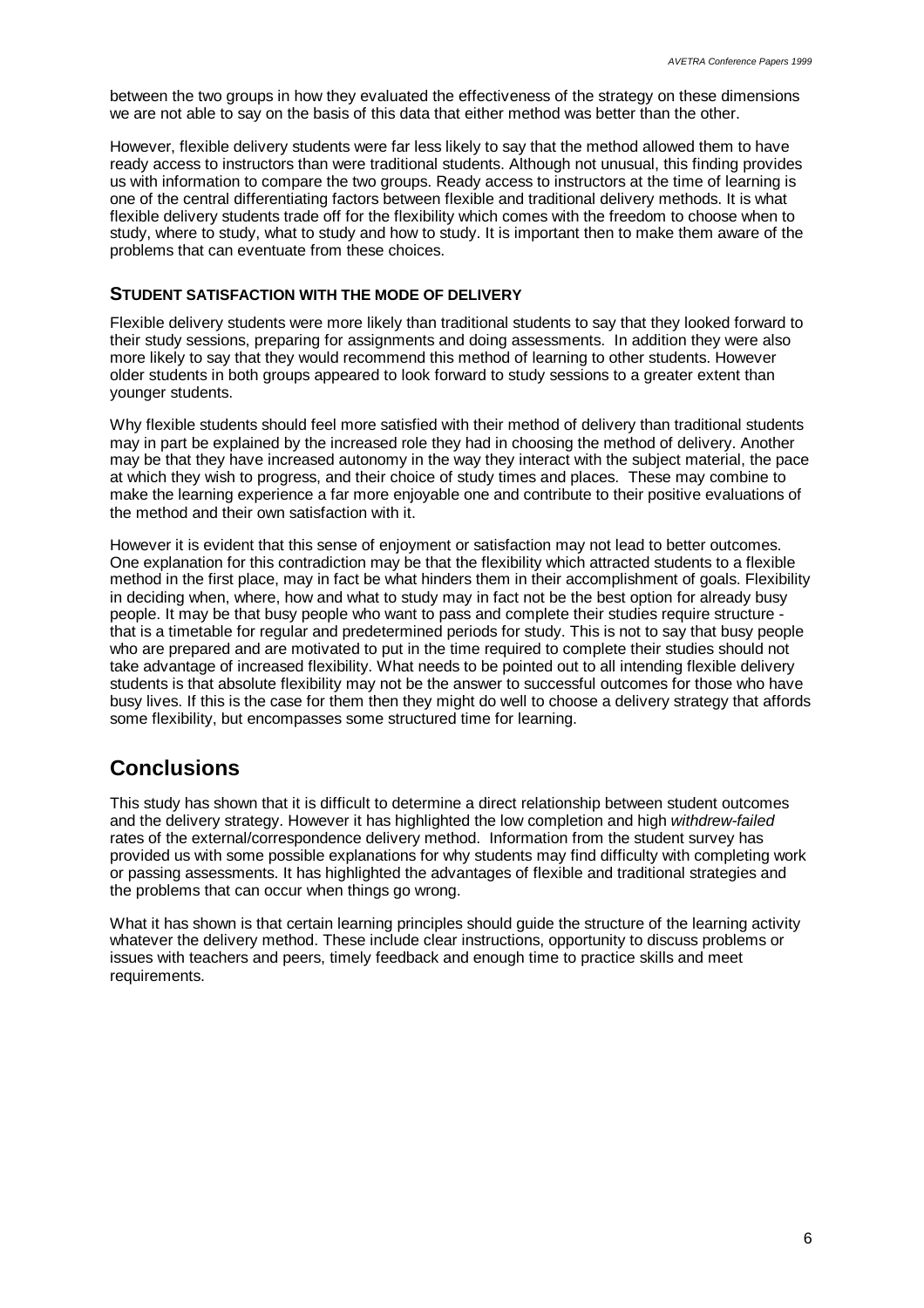# **APPENDIX A**

# **AVETMISS mode of delivery categories**

### **Category 01 – Local class**

 This category relates to classes held on a common campus in a local classroom situation. Students attend classes at scheduled times and are presented with subject material by a lecturer. The local organisation permits extensive interaction between lecturer and students.

### **Category 02 – Remote class**

This category differs from local class organisation only in that the students are located in one or more remote sites, connected by some form of communications system (such as video conferencing or teleconferencing). The strategy is generally used to extend the classroom to students for whom attendance at the main site is not practical. Interaction between lecturer and students is dependent on the technology employed.

### **Category 03 – self-paced –scheduled**

This category relates to self-paced learning. This refers to scheduled class organisation in which the learning is directed through self paced materials with assistance available from a tutor. Students attend classes at scheduled times and progress at their own pace using print-based or computeroriented materials. Typically, assessment is on demand and is often competency-based.

### **Category 04 – self-paced – un-scheduled**

This category relates to a form of self-paced learning in which the students has a variety of learning options. Attendance on campus is usually required only for guidance and progress monitoring, though there are typically substantial resource materials available on campus for students. Learning resources are essentially the same as those available under conventional self-paced learning. The term open learning is often associated with this delivery strategy.

### **Category 05 – external/correspondence**

This category relates to distance learning. It includes standard correspondence learning in which the students receive materials and assignments by post. Learning is directed by structured learning materials and is effectively self-paced. Communication between tutors and students is primarily in printed form via the mail system.

### **Category 06 – workplace/experiential**

This category relates to experiential learning and on-the-job learning. It will generally incorporate some degree of informal instruction as well as workplace experience.

### **Category 07 – mixed delivery**

This category relates to situations where more than one delivery strategy is used to deliver substantial components of a single module. For example, if a module offering combines local class delivery and regular workplace experience to present essential material to the client, then it should be classified as mixed delivery.

### **Category 90- other delivery strategies**

This category includes any category which is not described in the first seven categories above. It should not be applied if any of the categories  $01 - 07$  offers a reasonable description of the main form of delivery strategy in use.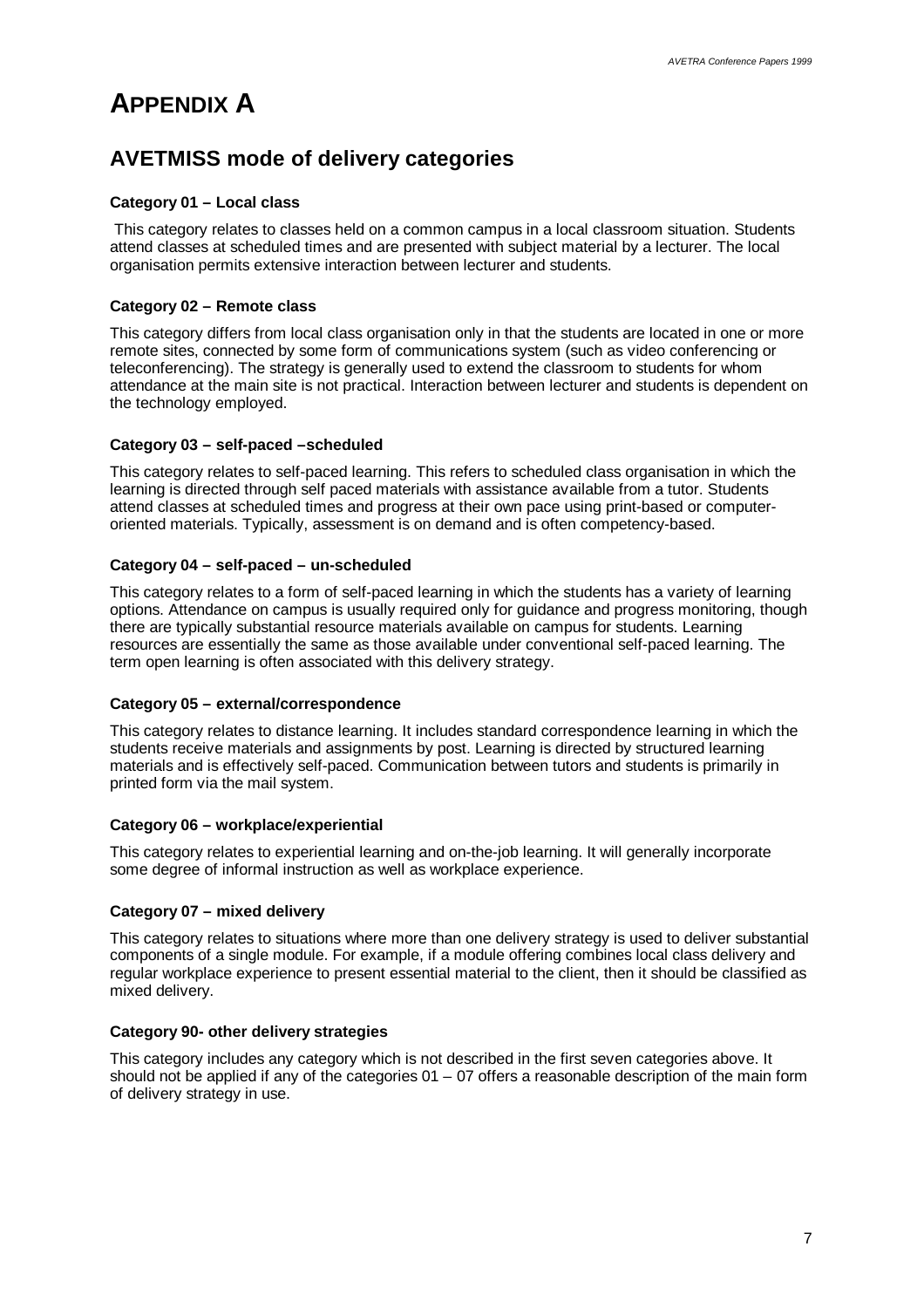# **APPENDIX B**

# **Student outcomes**

The following AVETMISS outcomes have been used in the calculation of various rates module pass rate (MPR), student assessed pass rate (SAPR), and module load completion rate (MCR).

Students assessed - passed (01) Students assessed failed  $= (02)$ Student assessed - results withheld  $= (03)$ No assessment – satisfactory completion of class hours =  $(04)$ No assessment – studies not yet completed (05) Status (or credit) granted through recognition of prior learning (06) Status (or credit granted) through credit transfer arrangements (09) Withdrew without failure (10) Withdrew – failed (11) Withdrew – transferred (12) Not stated (90) Unknown

### **Formula for Module Pass Rate: MPR= 01 / (01+12+O11) X 100**

### **Module Pass rates by delivery strategy and discipline grouping**

| <b>Delivery Strategy</b> | <b>Accountin</b> | Commerci Computi |      | Hospitali | <b>Civil</b> | <b>Electrical</b> |
|--------------------------|------------------|------------------|------|-----------|--------------|-------------------|
|                          | g                | al               | ng   | tv        | Engineeri    | Engineeri         |
|                          |                  | <b>Cookery</b>   |      |           | ng           | ng                |
| Remote                   | 98.0             | 90.2             | 92.3 | 94.1      | 100.0        | 84.4              |
| Workplace/experiential   | 91.0             | 89.3             | 97.3 | 96.0      | 92.3         | 87.7              |
| Mixed                    | 90.4             | 81.1             | 92.6 | 89.3      | 99.1         | 92.8              |
| Other                    | 89.1             | 91.9             | 91.8 | 90.9      | 85.7         | 97.3              |
| Self-paced scheduled     | 88.2             | 95.5             | 83.7 | 91.8      | 87.5         | 74.8              |
| Self-paced un scheduled  | 85.3             | 97.5             | 88.3 | 100       | 96.6         | 93.3              |
| Local                    | 80.1             | 87.2             | 84.2 | 85.6      | 82.4         | 79.1              |
| External/correspondence  | 43.7             | 90.1             | 44.2 | 54.1      | 40.5         | 47.5              |

**Formula for Student Assessed Pass Rate: (SAPR) = 01 / 01 + 02 + 03 X 100**

### **Module assessments by pass outcomes for all delivery strategies**

|                            |           | Accountin   Commerci   Computin |           | <b>Hospitalit</b> | <b>Civil</b> | <b>Electrical</b> |
|----------------------------|-----------|---------------------------------|-----------|-------------------|--------------|-------------------|
|                            | g         | al                              | g         |                   | Engineeri    | Engineeri         |
|                            |           | <b>Cookery</b>                  |           |                   | ng           | ng                |
|                            | Pass rate | Pass rate                       | Pass rate | Pass rate         | Pass rate    | Pass rate         |
|                            | %         | %                               | ℅         | %                 | %            | %                 |
| Local class (Face to face) | 85.4      | 90.5                            | 89.5      | 87.7              | 86.3         | 84.2              |
| <b>Remote Class</b>        | 99        | 88.3                            | 78.4      | 82.7              | 100          | 83.9              |
| Self-paced (scheduled)     | 84.2      | 92.3                            | 88.6      | 86.4              | 92.2         | 80.8              |
| Self-paced (unscheduled)   | 86.6      | $*97.5$                         | 75.9      | 84.1              | 91.8         | 100               |
| External/Correspondence    | 81.0      | 80.1                            | 91.1      | 89                | 97           | 84.7              |
| Workplace/Experiential     | 99.5      | 91                              | 98.8      | 93.5              | $*92.3$      | 86.2              |
| Mixed                      | 92.9      | 78.2                            | 94.8      | 92.1              | 99.1         | 81.5              |
| Other                      | 78.7      | 81.9                            | 84.7      | 84.2              | 42.1         | 94.5              |

Denotes assessment numbers less than 50. Caution should be taken in interpreting these figures.

## **Formula for module completion rate: MCR = 01 + 04 / (01 + 02 +03 + 04 + 10 + 11 + 12) X 100 Module completion rates according to discipline groupings and delivery strategy**